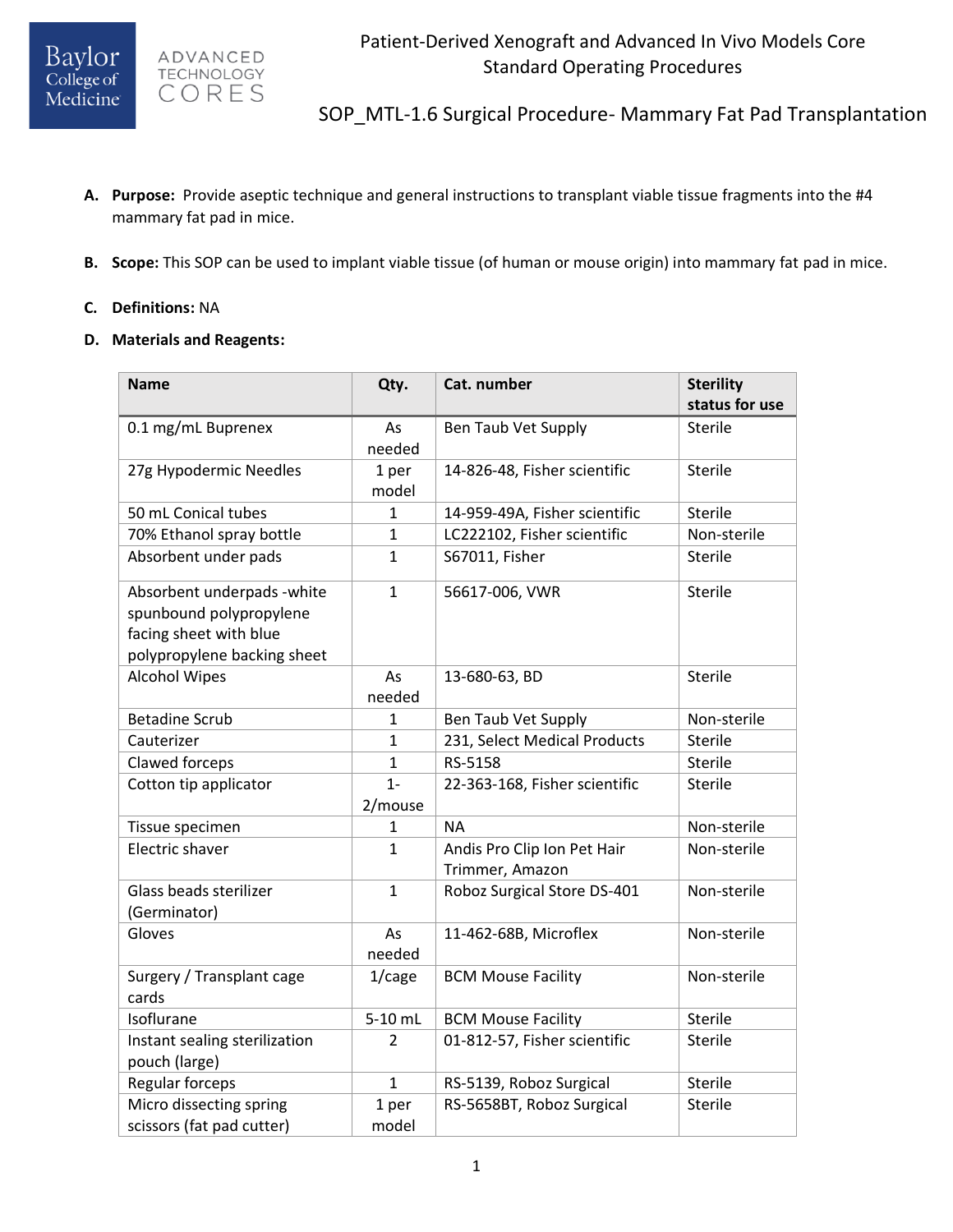

## SOP\_MTL-1.6 Surgical Procedure- Mammary Fat Pad Transplantation

| Micro forceps (tissue placing<br>forceps) | 1              | Roboz Surgical Store, RS-5069   | Sterile        |
|-------------------------------------------|----------------|---------------------------------|----------------|
| Mouse cages for post-surgery              | As             | <b>BCM Mouse Facility</b>       | <b>Sterile</b> |
| housing                                   | needed         |                                 |                |
| Oxygen tank                               | 1              | Air gas                         | <b>NA</b>      |
| Petri dish                                | As             | 25384-088, VWR                  | <b>Sterile</b> |
|                                           | needed         |                                 |                |
| Petrolatum ophthalmic sterile             | $\mathbf{1}$   | Ben Taub Vet Supply             | Sterile        |
| ointment                                  |                |                                 |                |
| <b>Rescue solution</b>                    | As             | https://rescuedisinfectants.com | Non-sterile    |
|                                           | needed         |                                 |                |
| Rubber surgical pad                       | $\mathbf{1}$   | RS-S40-28, MSC                  | <b>Sterile</b> |
| Razor blade/scalpel                       | 1/specim       | 55411-050, VWR                  | <b>Sterile</b> |
|                                           | en             |                                 |                |
| Scavenging pump system                    | $\mathbf{1}$   | Multiple parts, Kent Scientific | <b>NA</b>      |
| Sterile surgical drape                    | $\mathbf{1}$   | 50-118-0337, Fisher scientific  | <b>Sterile</b> |
| Surgery board                             | $\mathbf{1}$   | SurgiSuite, Kent Scientific     | <b>Sterile</b> |
| Surgical scissors                         | 1 per          | RS-5960, Roboz Surgical         | <b>Sterile</b> |
|                                           | model          |                                 |                |
| Surgical gloves                           | As             | 20-1065N, McKesson (6.5)        | Sterile        |
|                                           | needed         |                                 |                |
| 1 mL Syringe                              | 1              | 14-823-434, Fisher scientific   | <b>Sterile</b> |
| <b>Tape</b>                               | $\mathbf{1}$   | 15-901-10R, Fisher scientific   | Non-sterile    |
| Tin foil 4x4 inches                       | $\overline{2}$ | (any grocery store)             | <b>Sterile</b> |
| <b>Treatment sheet</b>                    | $\mathbf{1}$   | <b>NA</b>                       | Non-sterile    |
| Vet bond                                  | $\mathbf{1}$   | Ben Taub Vet Supply             | Sterile        |
| Warming surface (slide                    | $\mathbf{1}$   | 12858, Ted Pella                | NΑ             |
| warmer)                                   |                |                                 |                |
| Wound clip applicator                     | $\mathbf{1}$   | 427630, BD                      | <b>Sterile</b> |
| Wound clip remover                        | $\mathbf{1}$   | 427637, BD                      | <b>Sterile</b> |
| Wound clips                               | 2 per          | 01-804-5, BD<br>Sterile         |                |
|                                           | mouse          |                                 |                |
|                                           | +extra         |                                 |                |
| Wrench                                    | $\mathbf{1}$   | <b>NA</b>                       | Non-sterile    |

#### **E. References:**

SOP\_MTL-1.7 Surgical Pack Preparation

SOP\_MTL-1.8 Estradiol Stock Formulation

SOP\_MTL-1.9 Estradiol Drinking Water

#### **F. Procedures:**

**General Considerations**: This SOP describes the transplantation procedure assuming there are two persons working together, one animal "prepper" and one surgeon. The procedure can be done with one individual, but it is recommended that the same set up be utilized so that sterility around the surgical board can be maintained.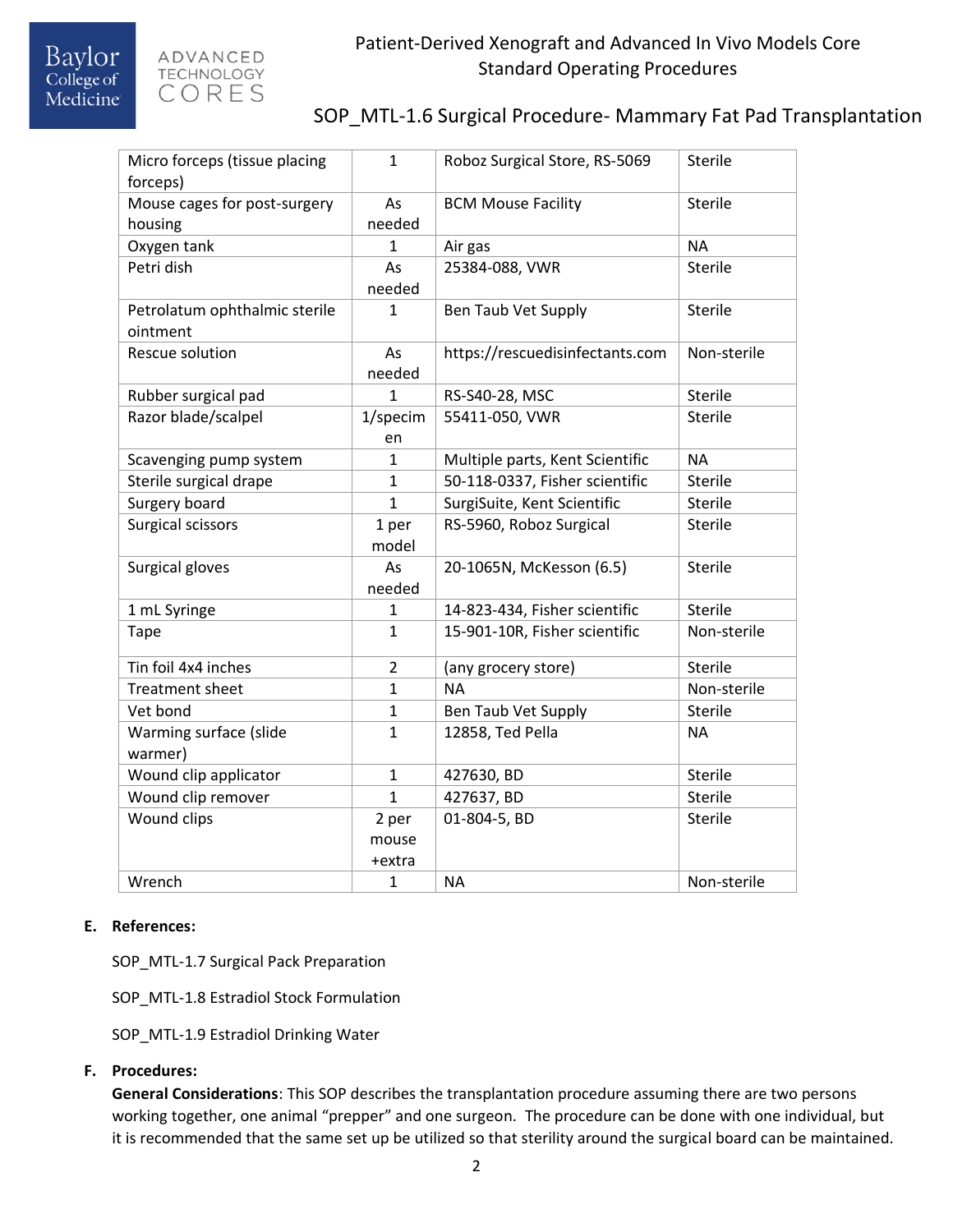### ADVANCED **TECHNOLOGY** CORES

# SOP MTL-1.6 Surgical Procedure- Mammary Fat Pad Transplantation

Also, if an individual is working alone, new sterile surgical gloves will need to be donned prior to initiating the transplantation of tissue for each animal.

Follow institutional guidelines for handling immunocompromised animals. All supplies should be sprayed or wiped down with Rescue prior to placing them into the surgical space. All animals should be given pre-operative analgesic medication per institutional guidelines

**Part A: Preparation of the non-sterile surgical area** (can be done concurrently by the prepper and surgeon in regular gloves)

1. Upon entering the surgical space, spray all working surfaces with Rescue solution and allow the solution to sit for at least one minute. This includes all bench tops, cage warming devices, supplies, spaces around the surgical set-up, etc. Note: Surgical procedures may be done in a dedicated surgical space or inside a biological safety cabinet.

If a surgical suite is used, care must be taken to keep the room free from contamination from immunecompetent animals if it is a shared space.

- 2. Bring the animals from their housing room into the surgical space (VD2).
- 3. Gather the correct number of autoclaved cages needed for post-surgery housing.
- 4. Place the cages on the slide warmers located on the bench. The slide warmers should be set to 37-40°C. The cage should be positioned transversely on the warmer (half on and half off). Note: Alternate warming sources such as heating discs may be used in place of a slide warmer. Follow warming instructions for proper heating time so that the temperature is accurate.
- 5. Set up the prepping area on the left side of the surgical space by placing a heat source down and covering with an absorbent underpad.

Note: A warming disc, heated surgical board, or warming mat may be used.

- 6. Place the following supplies in the prepping area: alcohol wipes, sterile petri dishes (one half for the ophthalmic ointment and one half for each PDX being transplanted), a 50 mL conical tube and holder, betadine scrub, cotton swabs, and ophthalmic ointment.
- 7. Fill the 50 mL tube with enough betadine scrub to cleanse each mouse 3 times (about 5-15mL) and place it into the tube holder.

Note: Disposable betadine swab sticks may also be used.

- 8. Squeeze out enough ophthalmic ointment into one half of a petri dish to cover both eyes for each mouse. Use a cotton swab for application.
- 9. The electric shaver should be wiped down with rescue and placed into the prepping area. Note: Some labs prefer to use Nair to remove the remaining hair after shaving. If that is desired, an additional petri dish, cotton swab, and alcohol wipe (one per mouse) will be needed to remove the Nair.
- 10. Spray the rubber tubing that is connected to the anesthesia machine with Rescue and arrange it in the surgical space so that the longer tube is on the prepping side and the smaller, flexible tubing with the nose cone is on the surgeon's side.
- 11. Place the glass bead sterilizer in the surgical space so that it can be easily reached by the surgeon.
- 12. Put the applicator tube in the vet bond and place it next to the surgical area with a cauterizer.
- 13. Check the isoflurane and oxygen levels in the anesthesia machine:
	- 13.1. When refilling isoflurane always be sure to use a scavenging pump system. Unscrew the metal lid and fill the reservoir to the top indicator line.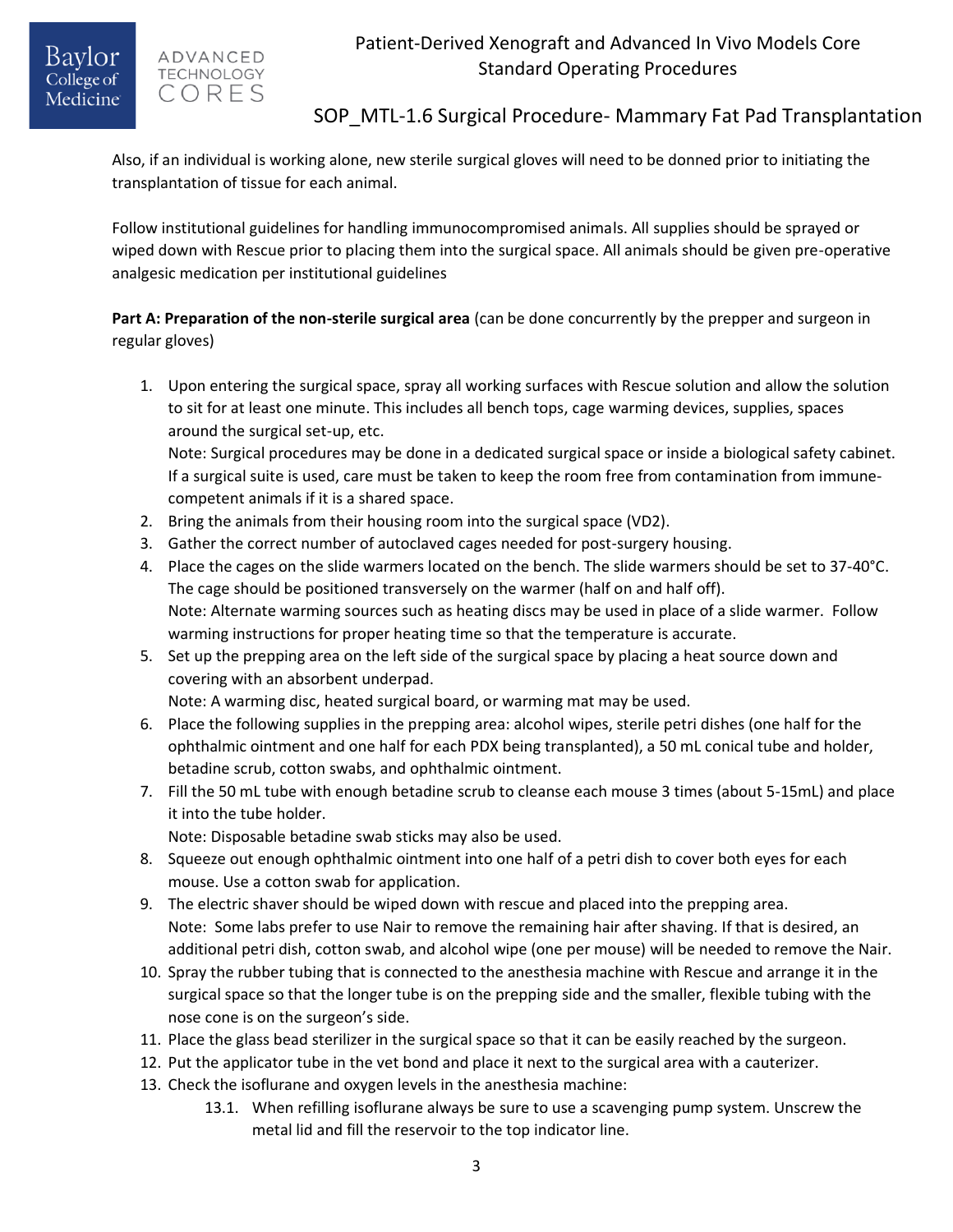

## SOP MTL-1.6 Surgical Procedure- Mammary Fat Pad Transplantation

13.2. When replacing the oxygen tank, make sure the oxygen is off and the valve has been flushed. Remove the blue seal from the valve post and place the tank in the holder on the anesthesia machine. Next, unscrew the regulator from the old tank and place it onto the new one. Make sure to line up the pins correctly and tighten.

**Part B: Preparation of the Sterile Surgical Area** (prepper and surgeon will work together while maintaining sterility)

- 14. The surgeon can now don surgical gloves but must keep them sterile. If sterility is broken, remove gloves and don a new pair.
- 15. The prepper will open Surgical Pack #1 (*SOP\_MTL-1.7 Surgical Pack Preparation*) and allow the surgeon to remove the items. Remove the sterile drape and lay it out in the middle of the surgical area.
- 16. Remove the board and blue-backed underpad and wrap the board with the underpad (blue plastic side out). Secure with tape on the back side.
- 17. Next, the prepper will tape down the nose cone in the center of the surgical board leaving enough space to tape down the mouse.

Note: Most tape will not stick directly to the rubber surgery board.

Note: The surgical board is not considered a sterile surface once surgeries commence since the mouse will be taped to it.

- 18. The prepper will open Surgical Pack #2 and the surgeon to remove the half sheet surgical drape and lay it to the left side of the surgical board.
- 19. The surgeon should then remove the supply pouch and open it on the right side of the surgical board. The foil and small square surgical drapes can then be removed and placed on a sterile surface. Organize the rest of the supplies so that they are within easy reach for the surgeon.
- 20. The surgeon should take the sterile foil pieces and carefully wrap the vet bond and cauterizer. They can then be placed in the sterile surgical area for use.
- 21. The prepper will spray the first tissue specimen tube into the surgical space, pour it into a petri dish, and place it on the surgeon's side making sure not to touch anything that is sterile.
- 22. The prepper will turn on the anesthesia machine:
	- 22.1. Open the oxygen flow using the oxygen tank wrench.
	- 22.2. Ensure the oxygen gauge is at 2.5 LPM.
	- 22.3. Turn the isoflurane gauge to 2.5 LPM.
	- 22.4. Check both ports on the tubing to make sure they are in the "open" position.
- 23. Put the cage of mice into the hood on the far left of the prepping area. Spray with rescue.

### **Part C: Preparing the Mouse for Surgery** (prepper)

- 24. Shave the area over and around the #4 nipple (from below the #4 nipple up to the rib cage) and place the mouse's nose into the nose cone.
- 25. Apply betadine scrub in a circular motion going outward from the center of the shaved area using a cotton swab, then remove using an alcohol wipe. Repeat two more times using a new cotton swab and new alcohol wipe each time.
- 26. Once the mouse is unconscious, gently apply ophthalmic ointment to completely cover each eye. Be sure not to scratch the eye of the mouse.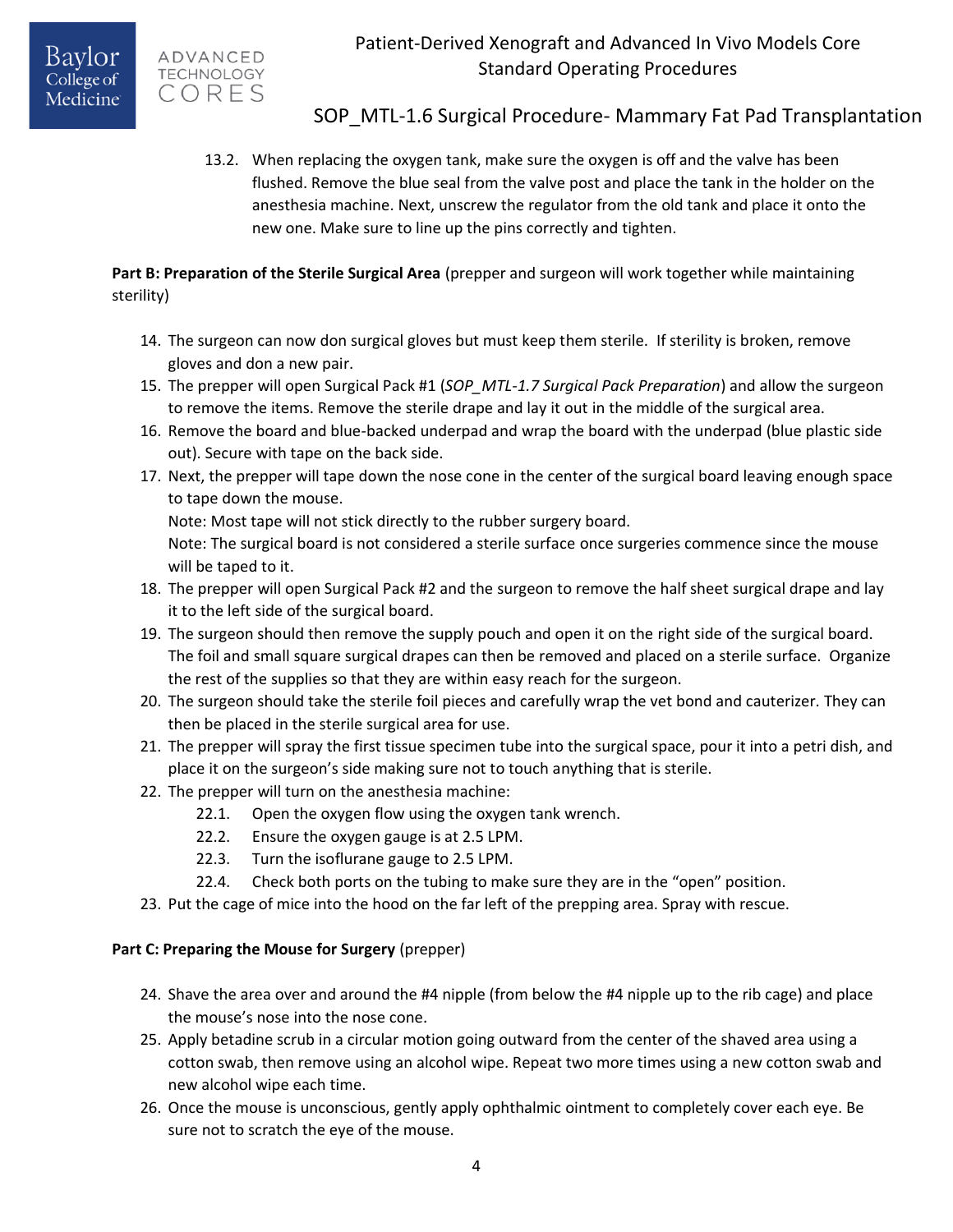SOP MTL-1.6 Surgical Procedure- Mammary Fat Pad Transplantation

27. Transfer the mouse onto the surgery board, do a final toe pinch to ensure the mouse is in the appropriate plane of anesthesia, put the head into the nose cone, and tape down the mouse's limbs.

### **Part D: Surgical Procedure to Implant the Tissue Fragment** (surgeon)

- 28. At this time the surgeon can begin the transplantation.
- 29. Place a sterile drape with cutout over the mouse, only exposing the surgical area.
- 30. Using the regular forceps, pinch and lift up the skin at the #4 nipple.
- 31. With the blunted side down, use your scissors to make a short (about 1 cm), parasagittal incision, from the #4 nipple towards the head.
- 32. Hold the edge of skin up on the medial side of the incision with regular forceps and use a cotton swab to separate the skin from the peritoneum.
- 33. Then pull the lateral side of the incision away from the body and use the same swab to gently peel the #4 mammary fat pad off the skin. It will take a couple of sweeps of the swab to completely separate the fat pad.
- 34. Once the fat pad is separated and pushed toward the body, pin down the lateral skin flap using a 27g needle placed close to the animal's body.
- 35. Use the regular forceps to gently hold and pull out the fat pad and perform the clearing technique if indicated (if clearing is not indicated proceed to step 36):
	- 35.1. The goal of this step is to remove the area of the fat pad containing the lymph node and all mammary epithelium
	- 35.2. Temporarily turn off the oxygen during this step. Cauterize medial to the lymph node, making sure to cauterize each vessel to prevent bleeding
	- 35.3. Using the Micro Dissecting Spring Scissors cut each cauterized vessel from the bottom to the top (to ensure there is no bleeding) until the section of the fat pad that contains the lymph node and epithelium is removed.
	- 35.4. Place the cleared fat pad on the prepper's mat without touching the forceps to the mat.
- 36. Gently pull out the remaining fat pad and push back the peritoneum with the jeweler's forceps or a cotton swab.
- 37. Locate the remaining vessel in the #4 fat pad and use the tip of the jeweler's forceps to poke a hole just above the vessel and close to the body wall.
- 38. Take the jeweler's forceps and slightly open the hole into a small pocket.
- 39. With the jeweler's forceps still in your hands, pick up a fragment of tissue from the petri dish and place it in the small pocket. Make sure that it goes completely into the pocket and doesn't fall out when the forceps are removed.
- 40. Release the fat pad from the forceps and unpin the skin.
- 41. Starting at the base of the incision collect the skin on each side using your regular forceps. While still holding the skin, use the clawed forceps to bring the two sides together and lift slightly to prepare the skin for wound clip application. Uncurl the edges of the incision and make sure they form a continuous surface at the top.
- 42. Holding the two sides together with your regular forceps, use the wound clip applicator to place one wound clip in the center of the incision.
- 43. Apply vet bond above and below the wound clip to seal then ends of the incision. Note: Two would clips may be used to secure the incision if desired.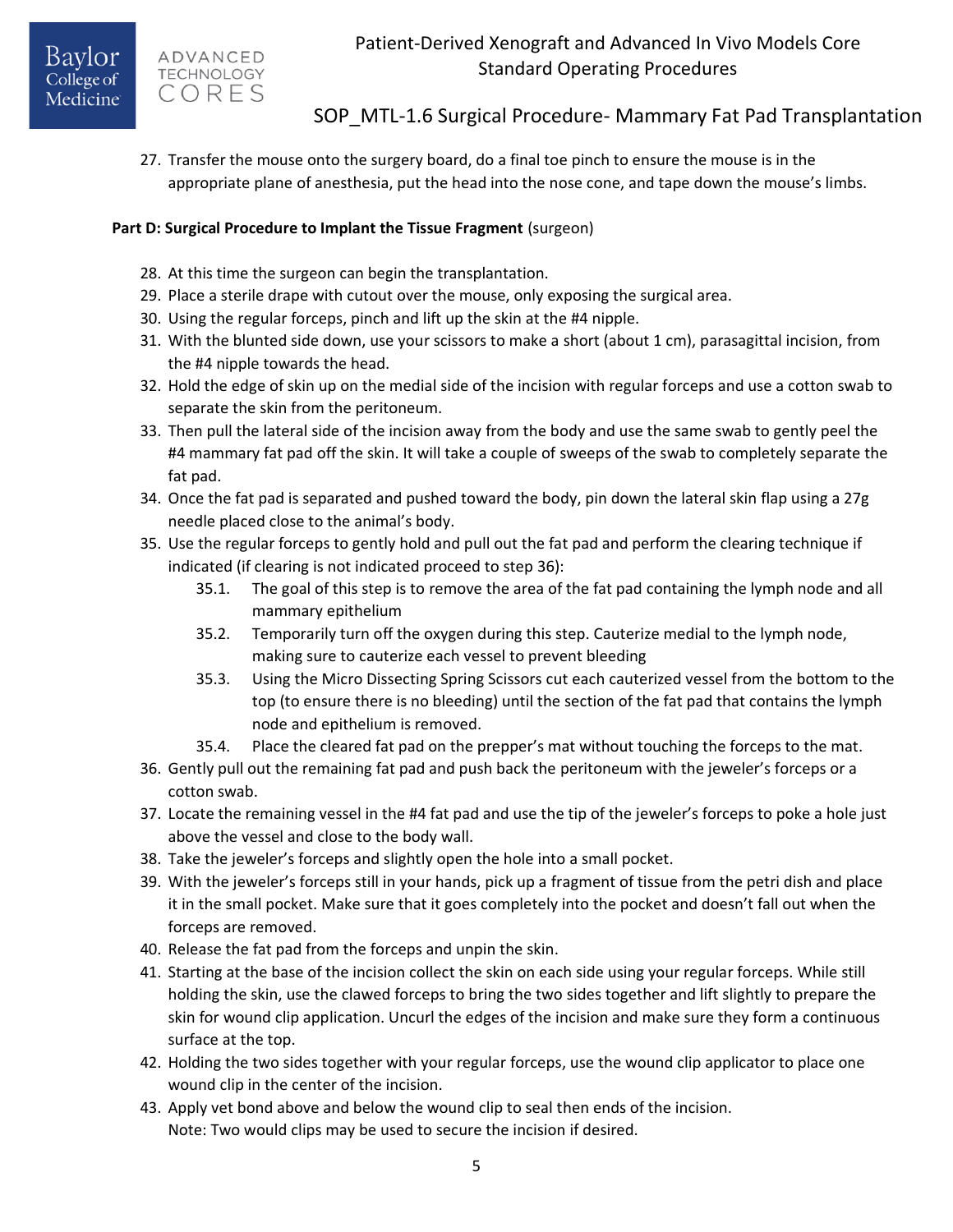ADVANCED **TECHNOLOGY** CORES

SOP MTL-1.6 Surgical Procedure- Mammary Fat Pad Transplantation

44. Remove the drape from the mouse

**Part E: Post-Surgical Procedures** (prepper and surgeon will work together while maintaining sterility)

- 45. The prepper will now untape the legs of the mouse and move it over to a clean cage on the slide warmer
	- 45.1. Place the mouse in a prone position and be sure not to touch the incision.
	- 45.2. Be sure there is bedding under the mouse and that the mouse is in a section of the cage over the warmer.
- 46. The surgeon will clean the tools for 10 seconds in the glass beads sterilizer before continuing with the next transplant. Wait for the tools to cool before proceeding.
- 47. Repeat steps 23-46 until all mice are transplanted.
- 48. If more than one PDX model is transplanted in the same session remember to do the following:
	- 48.1. Remove and discard the petri dish with tissue from the previous transplant.
	- 48.2. Discard the 27g needle used to pin back the skin and open a new one.
	- 48.3. Clean tools thoroughly with alcohol wipes and bead sterilizer or have additional sets of tools.
	- 48.4. Place the petri dish with new tissue in the hood after validating and logging the tissue identification.
- 49. Check mice for bleeding and make sure they have resumed normal activities. Animals should be fully awake and alert within 5-10 minutes after the procedure.
- 50. Take cages back to the housing room and add fresh water and food.
- 51. Follow your protocol's post-surgical care plan.

### **G. Revisions log:**

|            | <b>Version Revision Date Section Revised Notes</b> |             |
|------------|----------------------------------------------------|-------------|
| 02.15.2021 | All                                                | SOP created |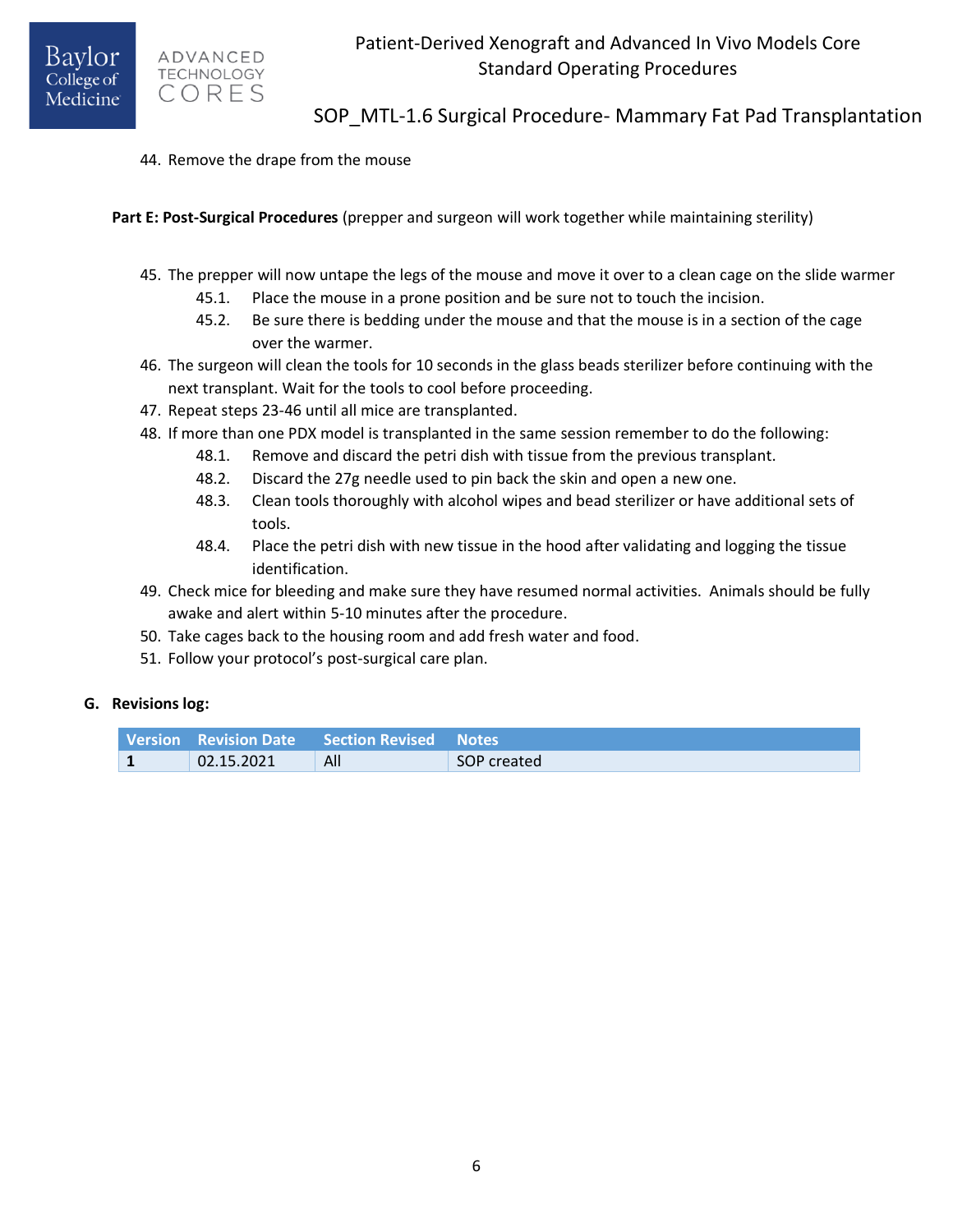



## SOP MTL-1.6 Surgical Procedure- Mammary Fat Pad Transplantation

#### **H. Appendix:**



H.1 Schematic representation of surgical space.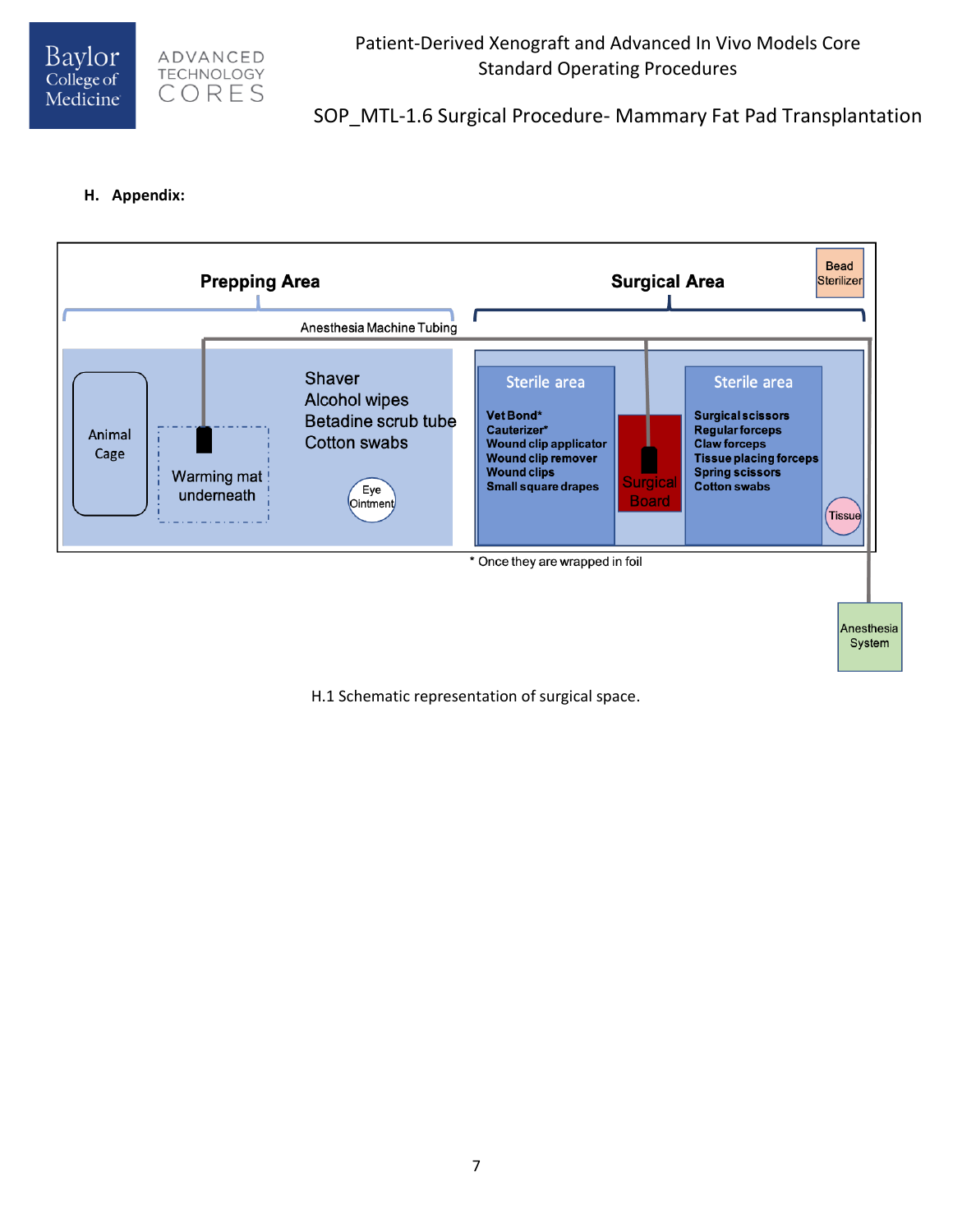



# SOP\_MTL-1.6 Surgical Procedure- Mammary Fat Pad Transplantation



H.2 Schematic representation of surgical incision and tissue placement.